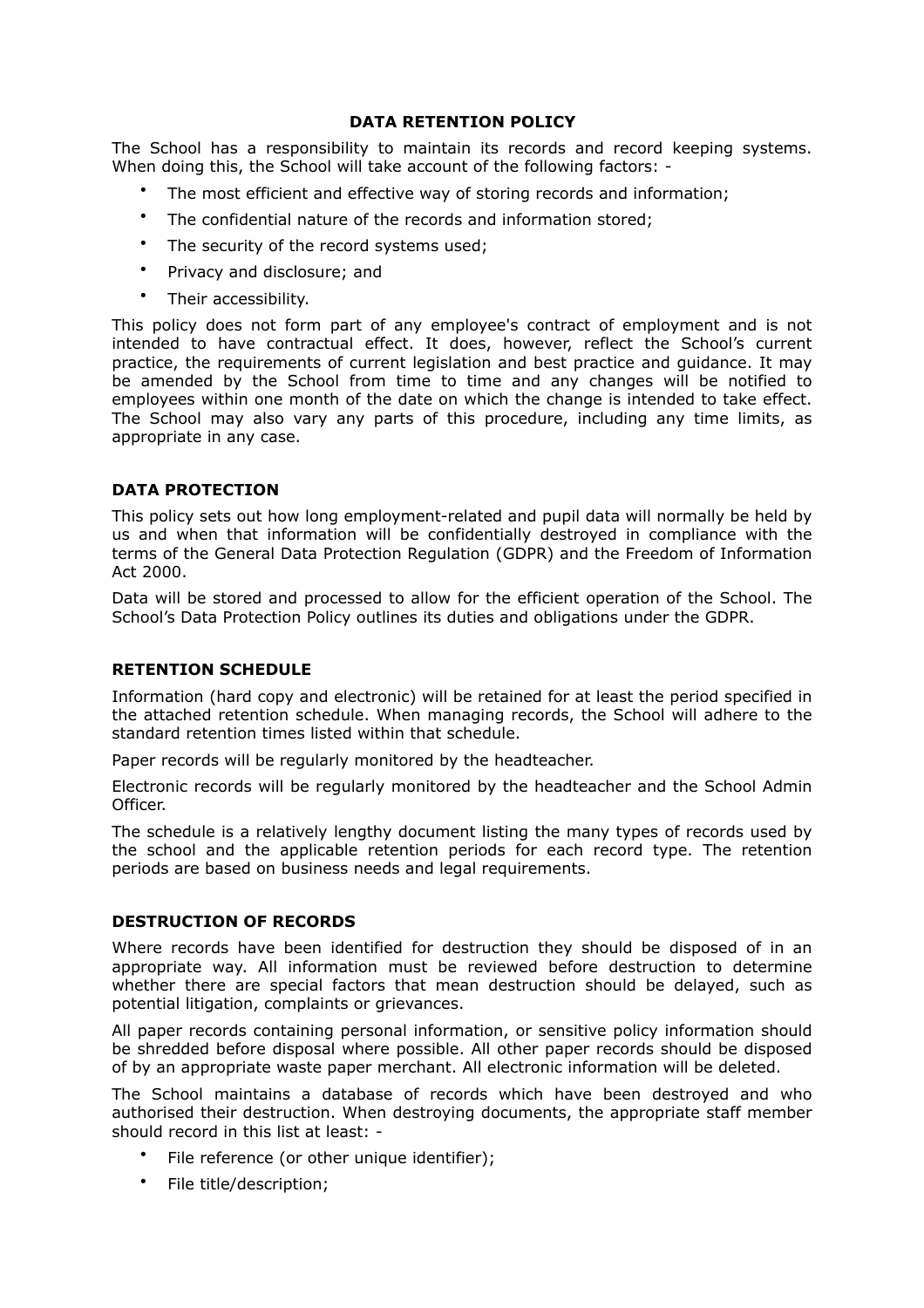- Number of files; and
- Name of the authorising officer.

## **ARCHIVING**

Where records have been identified as being worthy of preservation over the longer term, arrangements should be made to transfer the records to the archives. A database of the records sent to the archives is maintained by the headteacher. The appropriate staff member, when archiving documents should record in this list the following information: -

- File reference (or other unique identifier);
- File title/description;
- Number of files; and
- Name of the authorising officer.

# **TRANSFERRING INFORMATION TO OTHER MEDIA**

Where lengthy retention periods have been allocated to records, members of staff may wish to consider converting paper records to other media such as digital media or virtual storage centres (such as cloud storage). The lifespan of the media and the ability to migrate data where necessary should always be considered.

# **RESPONSIBILITY AND MONITORING**

The headteacher has primary and day-to-day responsibility for implementing this Policy. The Data Protection Officer, in conjunction with the School is responsible for monitoring its use and effectiveness and dealing with any queries on its interpretation. The data protection officer will consider the suitability and adequacy of this policy and report improvements directly to management.

Internal control systems and procedures will be subject to regular audits to provide assurance that they are effective in creating, maintaining and removing records.

Management at all levels are responsible for ensuring those reporting to them are made aware of and understand this Policy and are given adequate and regular training on it.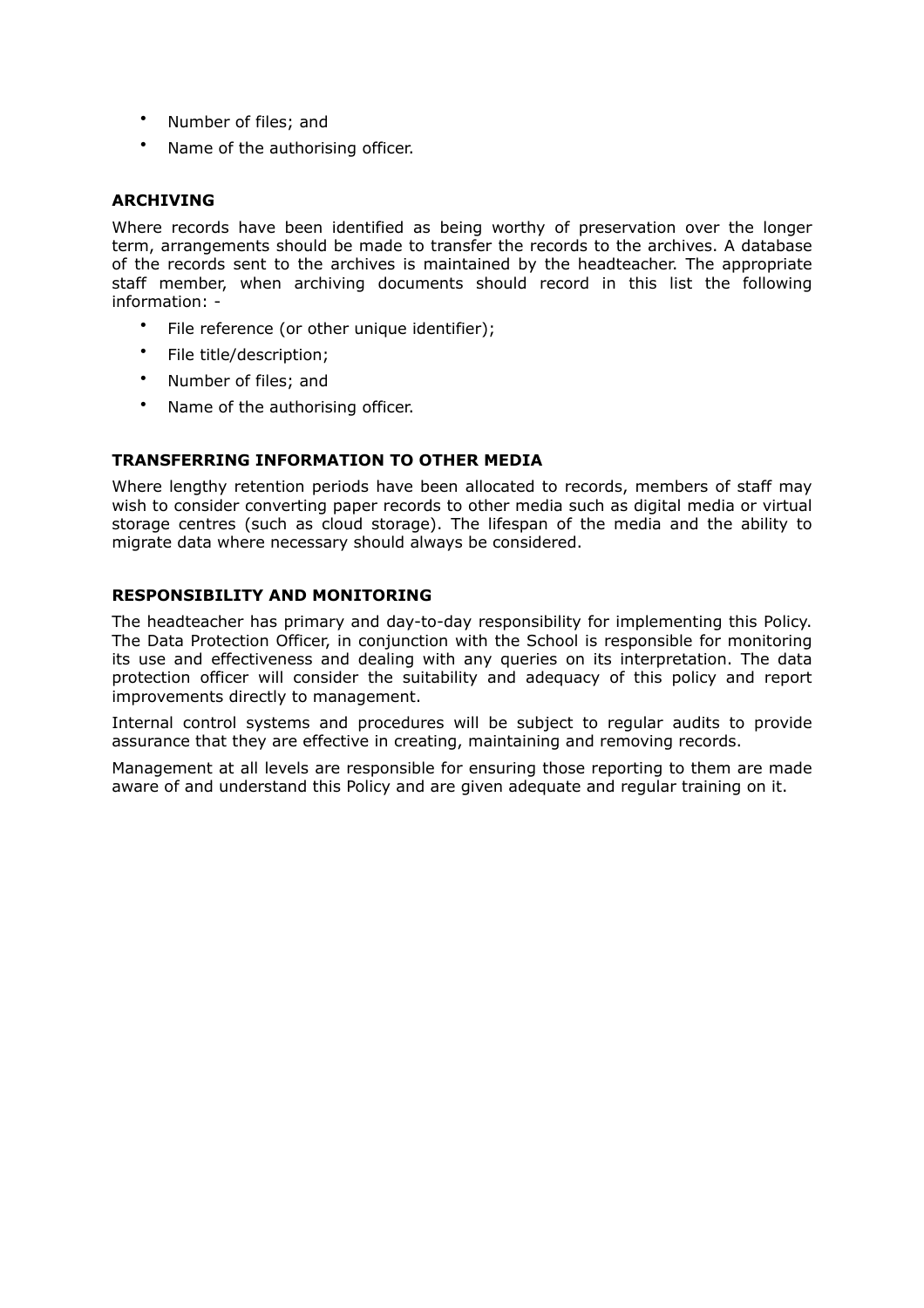# RETENTION SCHEDULE

| <b>FILE DESCRIPTION</b>                                                                              | <b>RETENTION PERIOD</b>                                                                                                                                                                                                                                                                                                |
|------------------------------------------------------------------------------------------------------|------------------------------------------------------------------------------------------------------------------------------------------------------------------------------------------------------------------------------------------------------------------------------------------------------------------------|
| <b>Employment Records</b>                                                                            |                                                                                                                                                                                                                                                                                                                        |
| Job applications and interview records of<br>unsuccessful candidates                                 | Six months after notifying unsuccessful<br>candidates, unless the school has<br>applicants' consent to keep their CVs for<br>future reference. In this case, application<br>forms will give applicants the opportunity<br>to object to their details being retained                                                    |
| Job applications and interview records of<br>successful candidates                                   | 6 years after employment ceases                                                                                                                                                                                                                                                                                        |
| Written particulars of employment,<br>contracts of employment and changes to<br>terms and conditions | 6 years after employment ceases                                                                                                                                                                                                                                                                                        |
| Right to work documentation including<br>identification documents                                    | 2 years after employment ceases                                                                                                                                                                                                                                                                                        |
| Immigration checks                                                                                   | Two years after the termination of<br>employment                                                                                                                                                                                                                                                                       |
| DBS checks and disclosures of criminal<br>records forms                                              | As soon as practicable after the check has<br>been completed and the outcome<br>recorded (i.e. whether it is satisfactory or<br>not) unless in exceptional circumstances<br>(for example to allow for consideration<br>and resolution of any disputes or<br>complaints) in which case, for no longer<br>than 6 months. |
| Change of personal details notifications                                                             | No longer than 6 months after receiving<br>this notification                                                                                                                                                                                                                                                           |
| Emergency contact details                                                                            | Destroyed on termination                                                                                                                                                                                                                                                                                               |
| Personnel and training records                                                                       | While employment continues and up to six<br>years after employment ceases                                                                                                                                                                                                                                              |
| Annual leave records                                                                                 | Six years after the end of tax year they<br>relate to or possibly longer if leave can be<br>carried over from year to year                                                                                                                                                                                             |
| Consents for the processing of personal<br>and sensitive data                                        | For as long as the data is being processed<br>and up to 6 years afterwards                                                                                                                                                                                                                                             |
| <b>Working Time Regulations:</b><br>Opt out forms                                                    | Two years from the date on which<br>they were entered into                                                                                                                                                                                                                                                             |
| Records of compliance with WTR                                                                       | Two years after the relevant period                                                                                                                                                                                                                                                                                    |
| Disciplinary and training records                                                                    | 6 years after employment ceases                                                                                                                                                                                                                                                                                        |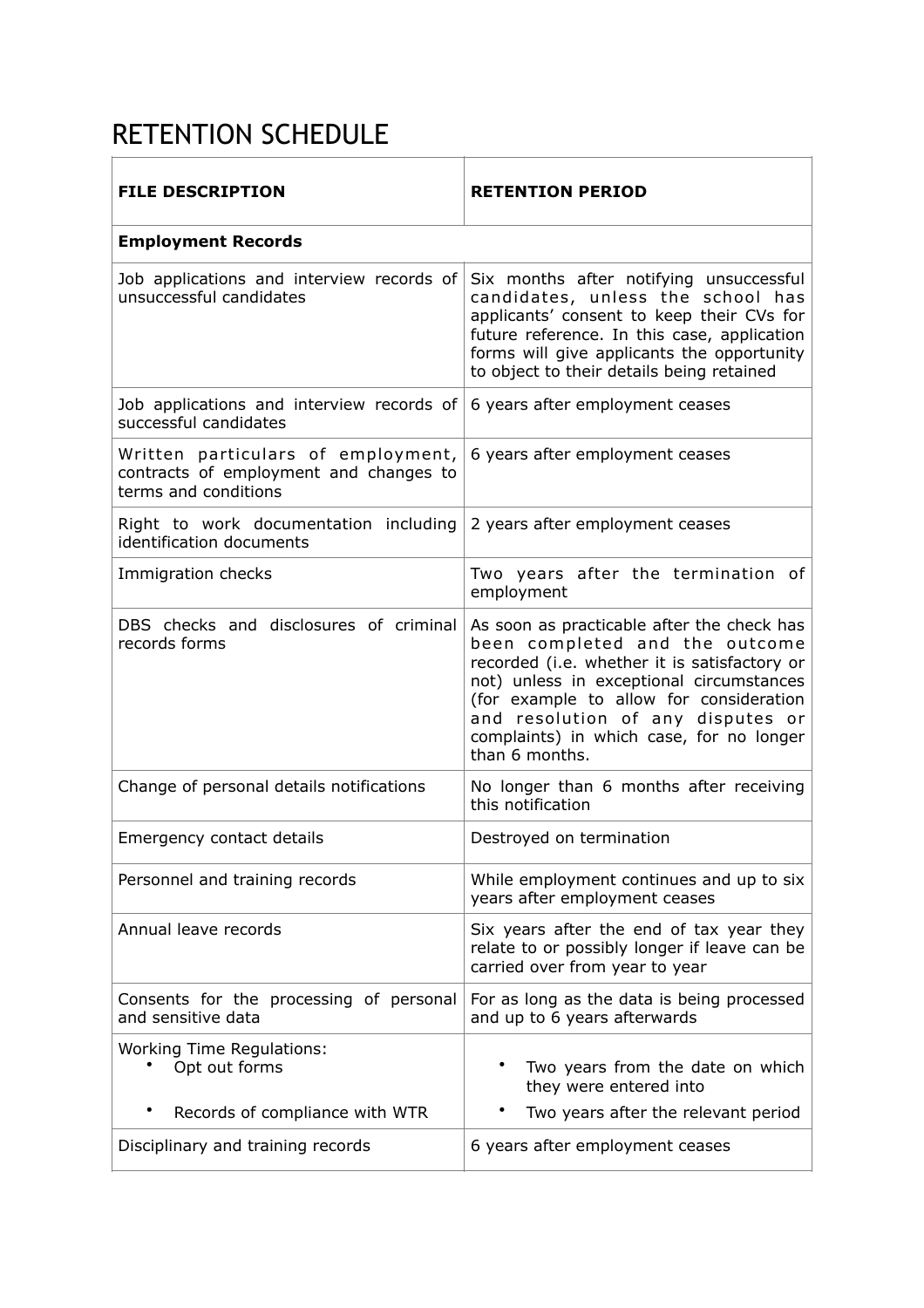| Allegations of a child protection nature<br>against a member of staff including where<br>the allegation is founded | 10 years from the date of the allegation or<br>the person's normal retirement age<br>(whichever is longer). This should be kept<br>under review. |  |
|--------------------------------------------------------------------------------------------------------------------|--------------------------------------------------------------------------------------------------------------------------------------------------|--|
| Malicious allegations should be removed.                                                                           |                                                                                                                                                  |  |
| <b>Financial and Payroll Records</b>                                                                               |                                                                                                                                                  |  |
| Pension records                                                                                                    | 12 years                                                                                                                                         |  |
| Retirement benefits schemes - notifiable<br>events (for example, relating to<br>incapacity)                        | 6 years from the end of the scheme year in<br>which the event took place                                                                         |  |
| Payroll and wage records                                                                                           | 6 years after end of tax year they relate to                                                                                                     |  |
| Maternity/Adoption/Paternity Leave<br>records                                                                      | 3 years after end of tax year they relate to                                                                                                     |  |
| <b>Statutory Sick Pay</b>                                                                                          | 3 years after the end of the tax year they<br>relate to                                                                                          |  |
| Current bank details                                                                                               | No longer than necessary                                                                                                                         |  |
| <b>Agreements and Administration Paperwork</b>                                                                     |                                                                                                                                                  |  |
| Collective workforce agreements and<br>past agreements that could affect<br>present employees                      | Permanently                                                                                                                                      |  |
| Trade union agreements                                                                                             | 10 years after ceasing to be effective                                                                                                           |  |
| School Development Plans                                                                                           | 3 years from the life of the plan                                                                                                                |  |
| Professional Development Plans                                                                                     | 6 years from the life of the plan                                                                                                                |  |
| Visitors Book and Signing In Sheets                                                                                | 6 years                                                                                                                                          |  |
| Newsletters and circulars to staff, parents<br>and pupils                                                          | 1 year                                                                                                                                           |  |
| <b>Health and Safety Records</b>                                                                                   |                                                                                                                                                  |  |
| Health and Safety consultations                                                                                    | Permanently                                                                                                                                      |  |
| Health and Safety Risk Assessments                                                                                 | 3 years from the life of the risk assessment                                                                                                     |  |
| Any reportable accident, death or injury<br>in connection with work                                                | For at least twelve years from the date the<br>report was made                                                                                   |  |
| Accident reporting                                                                                                 | Adults $-6$ years from the date of the<br>incident<br>Children - when the child attains $25$ years                                               |  |
|                                                                                                                    | of age.                                                                                                                                          |  |
| Fire precaution log books                                                                                          | 6 years                                                                                                                                          |  |